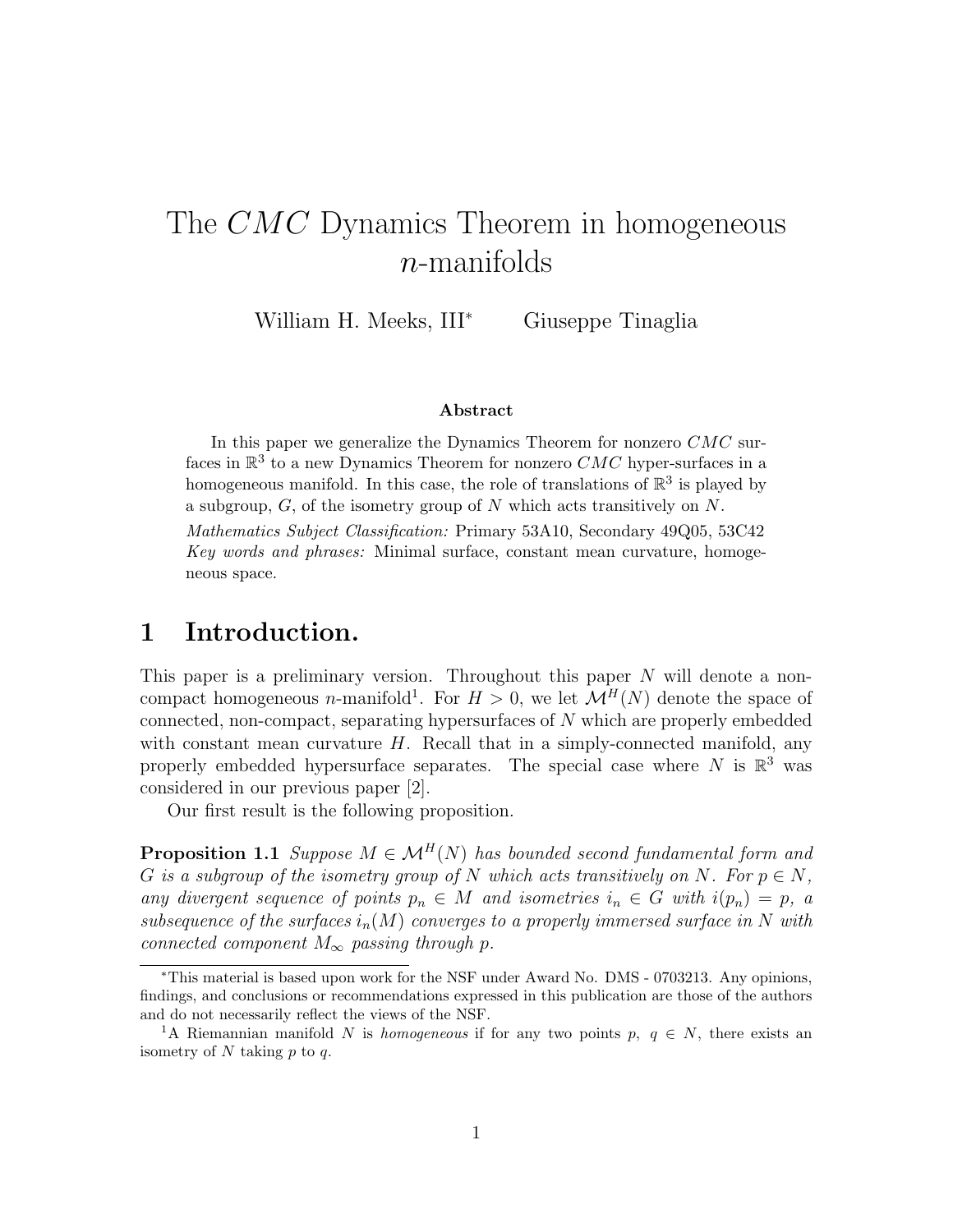In this paper we will obtain dynamics-type results for the set  $\mathcal{T}_{p}^{G}(M)$  of limit surfaces  $M_{\infty}$  obtained in the above theorem. We consider every surface  $M_{\infty}$  in  $\mathcal{T}_{p}^{G}(M)$ to be *pointed* in the following sense. Consider  $M_{\infty}$  together with a base point x and an isometric immersion  $f: M_{\infty} \to N$  with  $f(x) = p$ . For a generic element  $M_{\infty}$ in  $\mathcal{T}_{p}^{G}(M)$ ,  $f^{-1}(p)$  consists of a single point of  $M_{\infty}$ . We note that the maximum principle for constant mean curvature hypersurfaces implies  $f^{-1}(p)$  never has more than two points. If  $f^{-1}(p)$  consists of two points, then we consider the surface  $M_{\infty}$ to represent two distinct elements in  $\mathcal{T}_{p}^{G}(M)$  corresponding to the two different base points in  $f^{-1}(p)$ .

We now state our main theorem. In what follows we let  $\mathbb{B}_N(p,\varepsilon)$  denote the open ball in N centered at p with radius R; we let  $\overline{\mathbb{B}}_N(p,\varepsilon)$  denote the corresponding closed ball.

Theorem 1.2 (CMC Dynamics Theorem) Suppose  $M \in \mathcal{M}^H(N)$  has bounded second fundamental form. Then the following statements hold.

1. M admits a uniform one-sided regular neighborhood on its mean convex side. In particular, there exists a constant C such that for all  $q \in N$  and  $R > 0$ ,

 $Volume_M(M \cap \mathbb{B}_N(q, R)) \leq C \cdot Volume_N(\mathbb{B}_N(q, R))$ 

- 2.  $\mathcal{T}_p^G(M)$  is a compact metric space with respect to a natural distance function induced by the Hausdorff distance function on compact subsets of N.
- 3. For any  $\Sigma \in \mathcal{T}_p^G(M)$ ,  $\mathcal{T}_p^G(\Sigma) \subseteq \mathcal{T}_p^G(M)$ .
- 4. Every nonempty  $\mathcal{T}_p^G$ -invariant subset  $\Delta \subset \mathcal{T}_p^G(M)$  contains a nonempty minimal, i.e. smallest, nonempty  $\mathcal{T}_p^G$ -invariant subset<sup>2</sup>. In particular, since  $\mathcal{T}_p^G(M)$ is a nonempty  $\mathcal{T}_{p}^{G}$ -invariant set,  $\mathcal{T}_{p}^{G}(M)$  contains minimal elements<sup>3</sup>.
- 5. Let  $\Sigma$  be a minimal element of  $\mathcal{T}_{p}^{G}(M)$ . For all  $\varepsilon > 0$ , there exists a  $d_{\varepsilon} > 0$ such that the following statements holds. For every smooth, connected compact domain  $W \subset \Sigma$  and for all  $q \in \Sigma$ , there exists a compact smooth, connected domain  $W' \subset \Sigma$  and an isometry  $i \in G$  such that

$$
d_{\Sigma}(q, W') < d_{\varepsilon} \quad and \quad d_{\mathcal{H}}(W, i(W')) < \varepsilon,
$$

where  $d_{\Sigma}$  is distance function on  $\Sigma$  and  $d_{\mathcal{H}}$  is the Hausdorff distance on compact sets in N.

We remark that the CMC Dynamics Theorem and its proof are motivated by the statement and proof of the Dynamics Theorem for Minimal Surfaces in  $\mathbb{R}^3$  by Meeks, Perez and Ros [1] and by results in our previous paper [2].

<sup>&</sup>lt;sup>2</sup>A subset  $\Delta \subset \mathcal{T}_{p}^G(M)$  is  $\mathcal{T}_{p}^G$ -invariant if for any  $\Sigma \in \Delta$ ,  $\mathcal{T}_{p}^G(\Sigma) \subset \Delta$ .

<sup>&</sup>lt;sup>3</sup>A surface  $\Sigma \in \dot{T}_p^G(M)$  is a *minimal element* if it lies in a minimal  $\mathcal{T}_p^G$ -invariant subset of  $\mathcal{T}_p^G$ .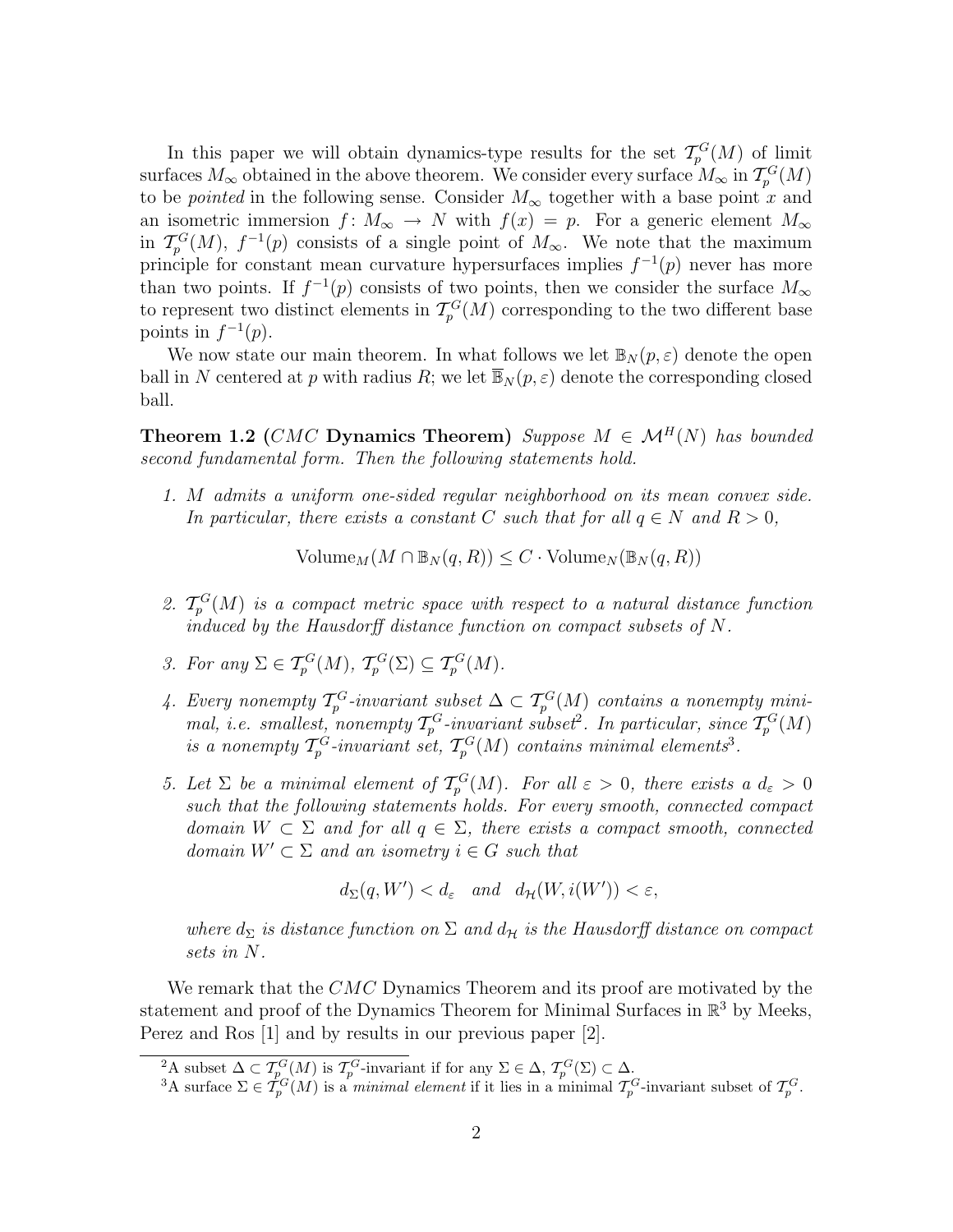### 2 The proof of the CMC Dynamics Theorem

Fix a  $\delta > 0$  and a point  $p \in N$ . Let  $\mathcal{M}_p^H(N, \delta) = \{ M \in \mathcal{M}^H(N) \mid |A_M| \leq \delta \text{ and } p \in$ M}. In [3], it is proved that there exists an  $\varepsilon > 0$  such that every  $M \in \mathcal{M}_p^H(N, \delta)$ has a one-sided regular neighborhood on its mean convex side. Define  $\Delta_p^H(N, \varepsilon)$  be the set of properly immersed pointed surfaces  $f: (\Sigma, x) \to (N, p)$  which have constant mean curvature H and a one-sided open regular neighborhood of radius  $\varepsilon$  on their mean convex side. Since there is a uniform bound on the second fundamental form of every surface in  $\Delta_p^H(N, \varepsilon)$ , there exists and  $\nu > 0$ , so that for every  $f : (\Sigma, x) \to (N, p)$ in  $\Delta_p^H(N,\varepsilon)$ , the component  $D(\varepsilon,x)$  of  $f^{-1}(\overline{\mathbb{B}}(p,\nu))$  with  $x \in D(\Sigma,x)$  is a ball whose image under f can be considered to be a small graph over the tangent plane  $T_p \Sigma$  at  $p = f(x)$  in Fermi coordinates around  $p \in N$ .

We define the distance  $d_{\Delta}(f,g)$  for  $f: (\Sigma, x) \to (N,p)$  and  $g: (\Sigma', x') \to (N,p)$  in  $\Delta_p^H(N,\varepsilon)$  to be the Hausdorff distance between  $f(D(\Sigma, x))$  and  $g(D(\Sigma', x'))$ .

Assertion 2.1 With respect to the distance function  $d_{\Delta}$ ,  $\Delta_p^H(N, \varepsilon)$  is a compact metric space.

Proof. Since the Hausdorff distance is metric on compact subsets of N, one easily checks that  $d_{\Delta}$  is a metric on  $\langle \Delta_p^H(N, \varepsilon), d_{\Delta} \rangle$ . We will prove that it is compact by checking that this space is sequentially compact.

Suppose  $f_n: (\Sigma_n, x_n) \to (N, p)$  is a sequence in  $\Delta_p^H(N, \varepsilon)$ . Standard elliptic theory implies that a subsequence of the "graphs"  $f_n(D(\Sigma_n, x_n))$  converges to a constant mean curvature graph D over its tangent space  $T_pD$ . A standard diagonal argument implies that D is contained in a complete, connected, immersed surface  $\Sigma$  in N of constant mean curvature H. Straightforward arguments prove that  $\Sigma \in \Delta_p^H(N, \varepsilon)$ , which completes the proof of the assertion.  $\Box$ 

We now give - the proof of Proposition 1.1 stated in the introduction.

*Proof of Proposition 1.1.* Let  $M \in \mathcal{M}^H(N)$  have bounded second fundamental form. Hence,  $M \in \mathcal{M}_p^H(N, \delta)$  for some  $\delta > 0$ . Suppose  $\{p_n\}_n$  is a divergent sequence of points in M and  $i_n \in G$  is a sequence of isometries with  $i_n(p_n) = p$ . Then for  $\delta$ and  $\varepsilon$  sufficiently small, we can consider the surface  $M_n = i_n(M)$  to lie in  $\Delta_p^H(N, \varepsilon)$ . By Assertion 2.1, a subsequence of the  $M_n$  considered to lie in the metric space  $\langle \Delta_p^H(N,\delta), d_\Delta \rangle$  converge to a surface  $M_\infty$  in  $\Delta_p^H(M,\delta)$  satisfying the conclusions of Proposition 1.1. This completes the proof of the proposition.

We are now in a position to prove the CMC Dynamics Theorem stated in the introduction.

*Proof of the CMC Dynamics Theorem.* Let  $M \in \mathcal{M}^H(N)$  have bounded second fundamental form. Then statements 1, 2 and 3 in the theorem follows immediately from Assertion 2.1.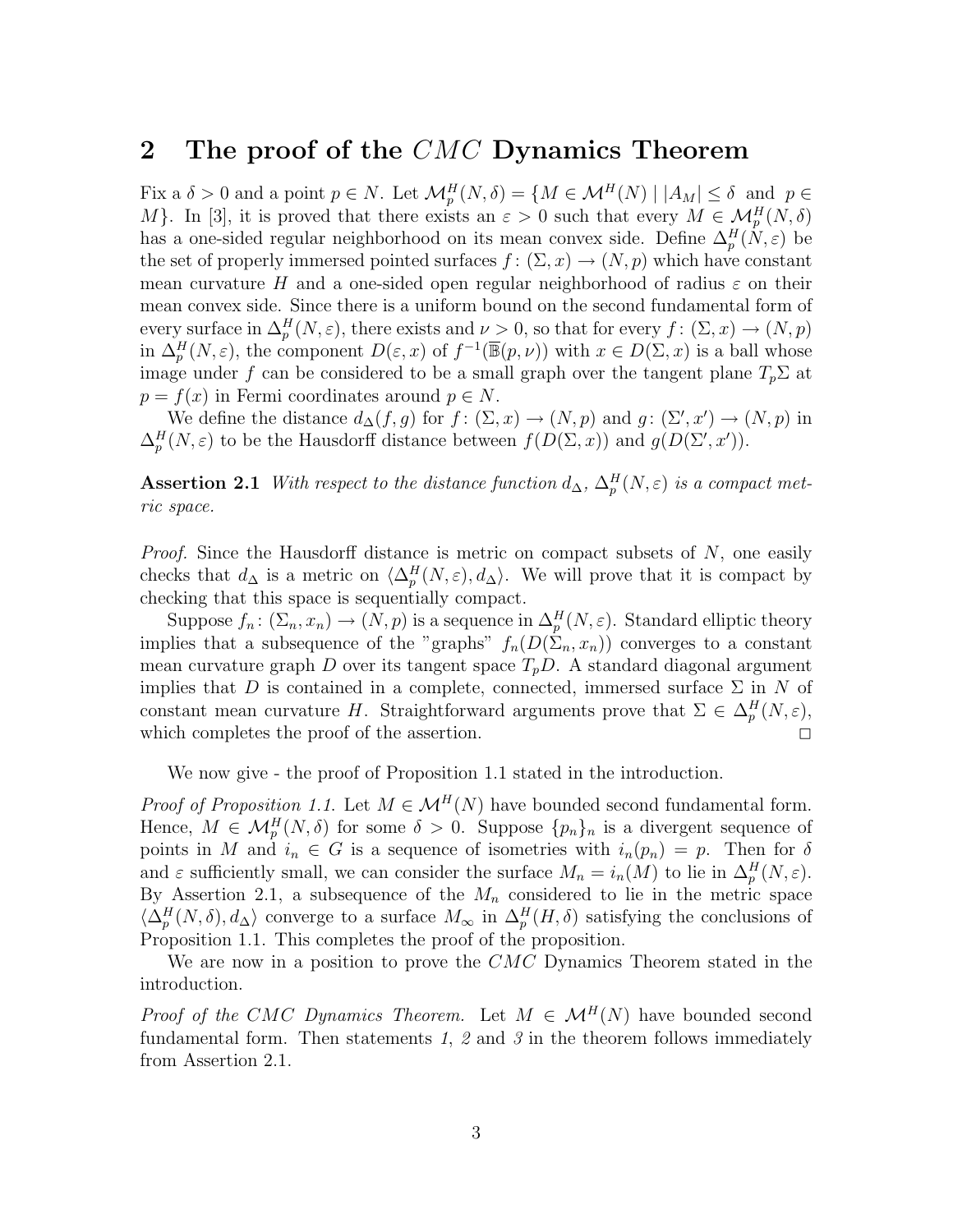We next prove statement 4 holds. Assume now that  $\Delta \subset T_p^G(M)$  is a nonempty  $\mathcal{T}_{p}^{G}$ -invariant set. Let  $\Sigma \in \Delta$  and note that  $\mathcal{T}_{p}^{G}(\Sigma) \subset \Delta$  is a closed set in  $\mathcal{T}_{p}^{G}(M)$ , since the set of points limits of limit points of a set  $A$  in a metric space are themselves limit points of A. Consider the collection  $\mathcal{C}_{\Delta}$  of all nonempty  $\mathcal{T}_{p}^{G}$ -invariant subsets A of  $\Delta$ , which are closed subsets of  $\mathcal{T}_{p}^{G}(M)$ . Note that  $\mathcal{C}_{\Delta}$  is nonempty since  $\mathcal{T}_{p}^{G}(\Sigma) \in \mathcal{C}_{\Delta}$ . Also note that  $\mathcal{C}_{\Delta}$  is partially ordered by inclusion ⊂. As we just observed, every nonempty  $\mathcal{T}_{p}^{G}$ -invariant set  $\Delta' \subset \Delta$  contains a subset which is an element in  $\mathcal{C}_{\Delta}$  and so, to prove statement 4, it suffices to prove that  $\mathcal{C}_{\Delta}$  contains a minimal element with respect to the partial ordering ⊂. We will prove this fact by demonstrating that every nonempty totally ordered subset  $T = {\{\Delta_{\alpha}\}_{{\alpha} \in I}}$  of  $\mathcal{C}_{\Delta}$  has a lower bound in  $\mathcal{C}_{\Delta}$  and then apply Zorn's lemma.

**Claim 2.2** Let  $T = {\{\Delta_{\alpha}\}_{{\alpha} \in I}} \subset \mathcal{C}_{\Delta}$  be a nonempty totally ordered set. Then  $\bigcap T =$  $\bigcap_{\alpha\in I}\Delta_\alpha$  is an element in  $\mathcal{C}_\Delta$ .

*Proof.* Since the collection  $\{\Delta_{\alpha}\}_{{\alpha \in I}}$  of sets is totally ordered, they satisfy the finite intersection property<sup>4</sup> and since the sets  $\Delta_{\alpha}$  are also closed in the topological space  $\mathcal{T}_{p}^{G}(M)$ , then, by the compactness of  $\mathcal{T}_{p}^{G}(M)$ ,  $\bigcap_{\alpha\in I}\Delta_{\alpha}$  is nonempty. We now check that  $\bigcap_{\alpha \in I} \Delta_{\alpha}$  is  $\mathcal{T}_{p}^{G}$ -invariant. Suppose  $\Sigma \in \bigcap_{\alpha \in I} \tilde{\Delta}_{\alpha}$  and so,  $\Sigma \in \Delta_{\alpha}$  for all  $\alpha$ . Since each  $\Delta_{\alpha}$  is  $\mathcal{T}_{p}^{G}$ -invariant  $\mathcal{T}_{p}^{G}(\Sigma) \subset \Delta_{\alpha}$  for each  $\alpha \in I$ . Hence,  $\mathcal{T}_{p}^{G}(\Sigma) \subset \bigcap_{\alpha \in I} \Delta_{\alpha}$ , which implies  $\bigcap_{\alpha\in I}\Delta_\alpha$  is  $\mathcal{T}_p^G$ -invariant. Finally, since the intersection of closed sets in a topological space is always closed,  $\bigcap_{\alpha \in I} \Delta_{\alpha}$  is a closed set in  $\mathcal{T}_{p}^{G}(M)$ . By definition of  $\mathcal{C}_{\Delta}$ ,  $\bigcap_{\alpha \in I} \Delta_{\alpha}$  is an element of  $\mathcal{C}_{\Delta}$ . This proves the claim, and, by Zorn's lemma completes the proof of statement  $\angle$ .

We next prove statement 5 holds. Arguing by contradiction, suppose  $\Sigma \in \mathcal{T}_p^G(M)$ is a minimal element such that statement 5 fails to hold. In this case, there exists an  $\varepsilon > 0$ , a smooth, connected compact domain  $W_{\varepsilon} \subset \Sigma$  and a sequence of points  $q_n \in \Sigma$ such that there do not exist smooth, connected compact domains  $W_{\varepsilon}(n) \subset \Sigma$  with

$$
d_{\Sigma}(q_n, W_{\varepsilon}(n)) < n
$$
 and  $d_{\mathcal{H}}(W_{\varepsilon}, i(W_{\varepsilon}(n)) < \varepsilon$ ,

for some isometry  $i \in G$ .

First note that the sequence of points  $q_n \in \Sigma$  is divergent in  $\Sigma$  and so, by the properness of  $\Sigma$ , is divergent in N. Let  $i_n \in G$  be chosen so that  $i_n(q_n) = p$  and let  $\Sigma_{\infty} \in \mathcal{T}_{p}^{G}(\Sigma)$  be a related limit arising from the sequence of pointed surface  $(i_n(\Sigma), i_n(q_n) = p)$ . Since  $\Sigma$  is a minimal element of  $\mathcal{T}_p^G(M)$ , the definition of minimal  $\mathcal{T}_p^G$ -invariant set implies that for any  $\Sigma' \in \mathcal{T}_p^G(\Sigma)$ , then  $\mathcal{T}_p^G(\Sigma') = \mathcal{T}_p^G(\Sigma)$  and so  $\Sigma' \in \mathcal{T}_{p}^{G}(\Sigma')$ . If also follows by similar reasoning that  $\Sigma \in \mathcal{T}_{p}^{G}(\Sigma)$  and so  $\Sigma \in \mathcal{T}_{p}^{G}(\Sigma_{\infty})$ .

Since  $\Sigma \in \mathcal{T}_{p}^{G}(\Sigma_{\infty})$ , there exists a smooth, connected compact domain  $\tilde{W}_{\varepsilon}(\infty) \subset$  $\Sigma_{\infty}$  and an isometry  $I \in G$  with  $I(W_{\varepsilon}(\infty))$  being  $\frac{\varepsilon}{2}$ -close to  $W_{\varepsilon}$ . Suppose that the distance on  $\Sigma_{\infty}$  from p to  $W_{\varepsilon}(\infty)$  is  $d_0$ . Since  $\Sigma_{\infty}$  is a limit of the sequence  $i_n(\Sigma)$ , for

<sup>&</sup>lt;sup>4</sup>The intersection of any finite number of sets in  ${\{\Delta_{\alpha}\}}_{\alpha\in I}$  is nonempty.